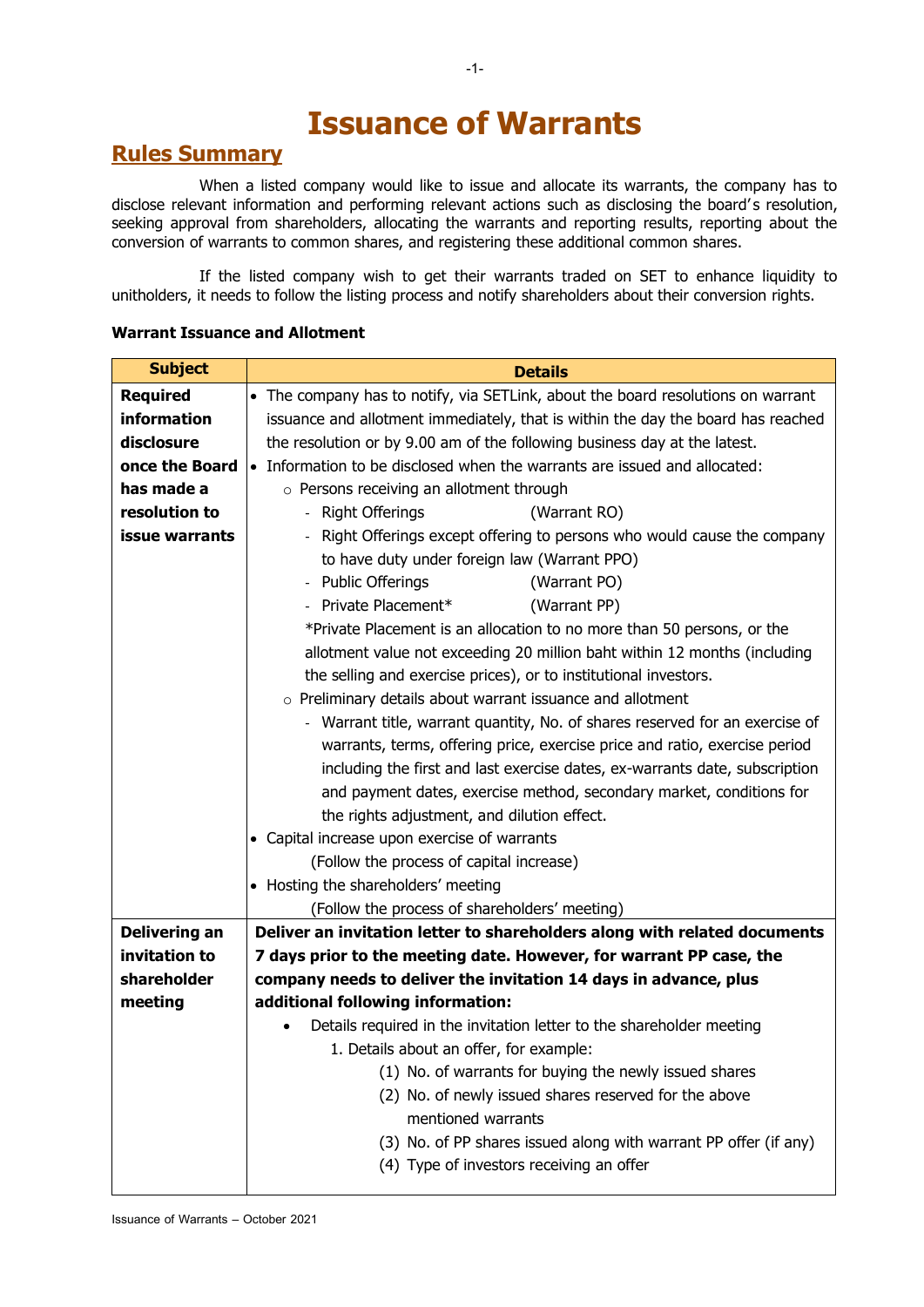| <b>Delivering an</b>   | (5) Calculation method for the offering price, conversion ratio,                  |
|------------------------|-----------------------------------------------------------------------------------|
| invitation to          | and market price                                                                  |
| shareholder<br>meeting | (6) Method of offering and allotment                                              |
|                        | (7) Exercise period                                                               |
|                        | (8) Expiry date for warrant conversion                                            |
|                        | (9) Rationale for new shares issuance upon the rights                             |
|                        | adjustment                                                                        |
|                        | Others (if any)<br>(10)                                                           |
|                        | (11) Requirement for the conversion to be completed within                        |
|                        | warrant term                                                                      |
|                        | 2. Objectives of warrant PP offering <sup>1</sup>                                 |
|                        | (1) Clear objectives about warrant PP issuance                                    |
|                        | (2) Plan on the use of fund raised through warrant PP                             |
|                        | (3) Details about the project <sup>2</sup>                                        |
|                        | 3. Effects on the shareholders upon warrant PP offering                           |
|                        | $(1)$ Price dilution <sup>3</sup>                                                 |
|                        | (2) Earnings per share dilution <sup>4</sup> or the control dilution <sup>5</sup> |
|                        | (3) Benefits to the shareholders compared to their profit or                      |
|                        | rights dilution                                                                   |
|                        | 4. The directors' views                                                           |
|                        | (1) Rationale and the necessity to increase capital                               |
|                        | (2) Possibilities on the use of fund raised through the offering                  |
|                        | (3) Rationality of capital increase, the use of fund, and planned                 |
|                        | project, adequacy of the fund raised through securities                           |
|                        | offering which has not covered overall budget required for                        |
|                        | the mentioned plan or project.                                                    |
|                        | (4) Possible effects to the company's business, including                         |
|                        | financial positions and operational performance after the                         |
|                        | capital increase and using the proceeds as planned.                               |
|                        | (5) Suitability and rationality of designated market price and                    |
|                        | offering price.                                                                   |
|                        | (6) Other information (if any), please specify.                                   |
|                        | 5. A statement informing the shareholders of their rights to claim the            |
|                        | losses in case the company's director fails to comply with the fiduciary duty.    |
|                        |                                                                                   |
|                        |                                                                                   |

<sup>&</sup>lt;sup>1</sup> For multi-purpose use of funds, details, budget, and the funding planned for each purpose must be separately and clearly identified. <sup>2</sup> In case of connected transactions or being subject to the acquisition or disposal of assets, the shareholders' approval as per related announcements is required and must be stated in the agenda, so that the transaction can be done upon approval. <sup>3</sup> Price Dilution = Pre-offering market price – Post-offering market price Pre-offering market price Post-offering market price = (Mkt price x Paid-up shares) + (Offering price of shares reserved for warrants x No. of warrants allocated) + (Exercise price x No. of shares received after conversion) Paid-up shares + Total shares offered <sup>4</sup> Earnings Per Share Dilution = Pre-offering earnings per share – Post-offering earnings per share Pre-offering earnings per share Pre-offering earning per share = Net profits / Paid-up shares Post-offering earnings per share = Net profits / (Paid-up shares + Total shares offered) <sup>5</sup> **Control Dilution** = Total shares offered Paid-up shares + Total shares offered

**.**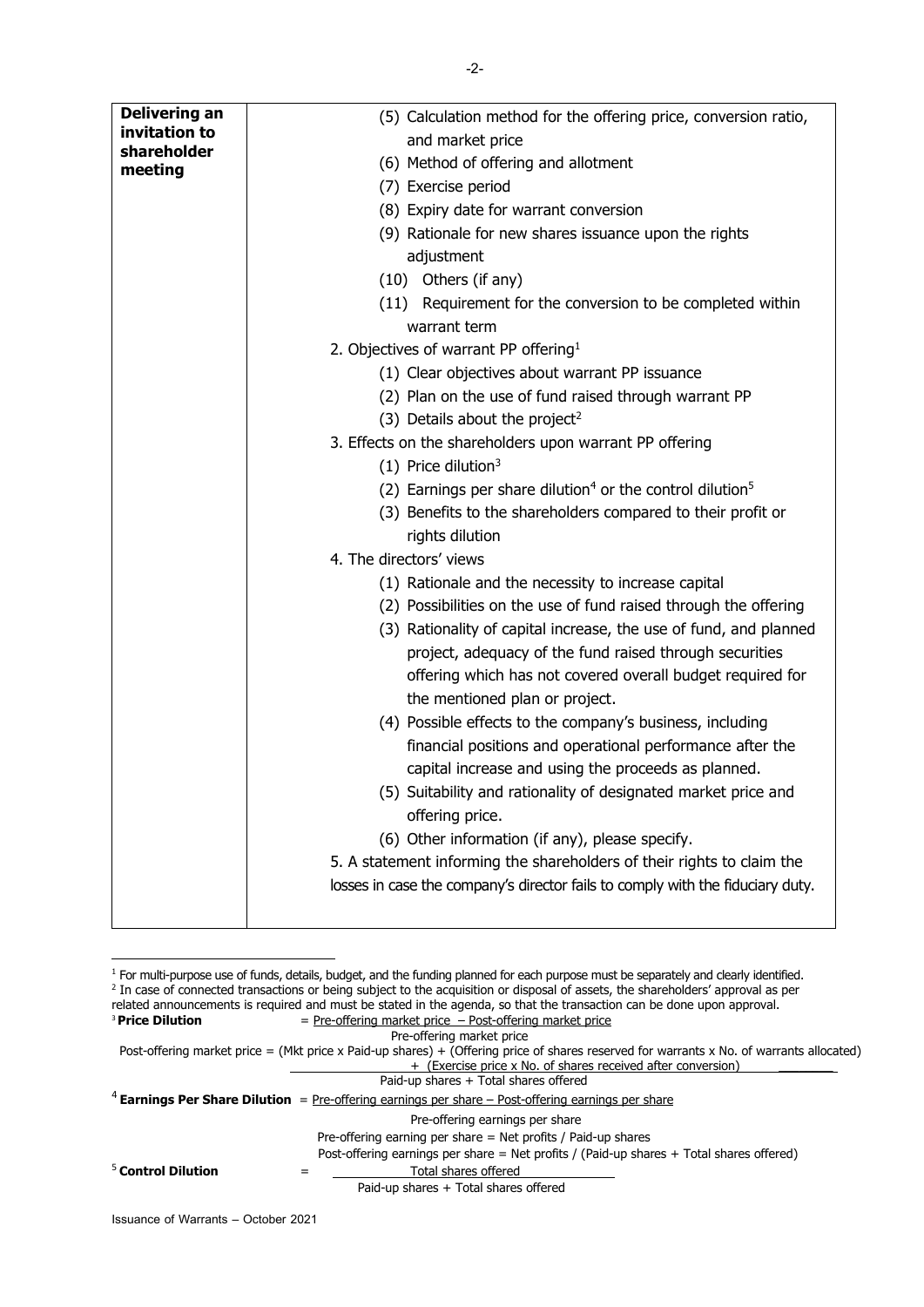| <b>Delivering an</b><br>invitation to<br>shareholder<br>meeting | 6. In the event that the shareholders are to reach for a solution on the<br>selling prices, for both warrant PP and post-offering proportional<br>allotment to shareholders, the company shall provide information<br>additional to $1 - 5$ items as follows:<br>(1) List of investors to receiving the offering<br>(2) Opinion of the Board of Directors on one of these issues:<br>a) Rationale of the warrant PP price to be offered to<br>investors in $(1)$<br>b) Determination of the selling price<br>c) Rationale and the need in offering the warrants to<br>investors in $(1)$<br>(3) Certified statement by the directors showing that they have<br>carefully considered and examined PP investor information in<br>(1) that the investors have potentials to invest, or have<br>managed to ensure that they can make the investment<br>happen.<br>7. When the shareholders shall reach a resolution about the offering price<br>of shares reserved for warrants <sup>6</sup> and such price is below the market price,<br>or when the warrants after rights offering shall be sold below the fully<br>diluted price, the company has to take these steps in addition to the<br>above $1. - 6.$ :<br>(1) Rights of the shareholders to oppose the offering at a low<br>price. Veto shall not $\geq 10\%$ of total votes from participating<br>shareholders.<br>(2) The Board of Directors' opinion on:<br>a) PP Investors: Considering whether the investors have any<br>business which could be supporting the listed company in<br>terms of expertise or experience, which could be beneficial to<br>the company. |
|-----------------------------------------------------------------|--------------------------------------------------------------------------------------------------------------------------------------------------------------------------------------------------------------------------------------------------------------------------------------------------------------------------------------------------------------------------------------------------------------------------------------------------------------------------------------------------------------------------------------------------------------------------------------------------------------------------------------------------------------------------------------------------------------------------------------------------------------------------------------------------------------------------------------------------------------------------------------------------------------------------------------------------------------------------------------------------------------------------------------------------------------------------------------------------------------------------------------------------------------------------------------------------------------------------------------------------------------------------------------------------------------------------------------------------------------------------------------------------------------------------------------------------------------------------------------------------------------------------------------------------------------------------------------------------------------------------------|
|                                                                 |                                                                                                                                                                                                                                                                                                                                                                                                                                                                                                                                                                                                                                                                                                                                                                                                                                                                                                                                                                                                                                                                                                                                                                                                                                                                                                                                                                                                                                                                                                                                                                                                                                |
|                                                                 | b) Worthiness: The value of benefits from investors<br>compared to new shares being offered at a low price to                                                                                                                                                                                                                                                                                                                                                                                                                                                                                                                                                                                                                                                                                                                                                                                                                                                                                                                                                                                                                                                                                                                                                                                                                                                                                                                                                                                                                                                                                                                  |
|                                                                 | them, which affect the company's expense and financial<br>positions according to the share-based payments <sup>7</sup><br>Letter of Proxy: At least one person who receive authority shall be an<br>independent director. Also, if that independent director has involved in the                                                                                                                                                                                                                                                                                                                                                                                                                                                                                                                                                                                                                                                                                                                                                                                                                                                                                                                                                                                                                                                                                                                                                                                                                                                                                                                                               |
|                                                                 | transaction, it must be clearly stated.<br>The offering must be approved at the shareholder meeting with no less                                                                                                                                                                                                                                                                                                                                                                                                                                                                                                                                                                                                                                                                                                                                                                                                                                                                                                                                                                                                                                                                                                                                                                                                                                                                                                                                                                                                                                                                                                               |
|                                                                 | than 3/4 of votes from shareholders who were present and eligible to vote.<br>For the case of discounted offering price, there must be no more than<br>10% veto from shareholders who were present and eligible to vote.                                                                                                                                                                                                                                                                                                                                                                                                                                                                                                                                                                                                                                                                                                                                                                                                                                                                                                                                                                                                                                                                                                                                                                                                                                                                                                                                                                                                       |

<sup>1</sup>  $6$  The warrant offering price is based on offering and exercise price of Warrant PP.

 $<sup>7</sup>$  The shareholders should be informed that the figures are only estimates for their primary consideration. The exact number will be</sup> based on the share prices on the SET on the date they have become entitled.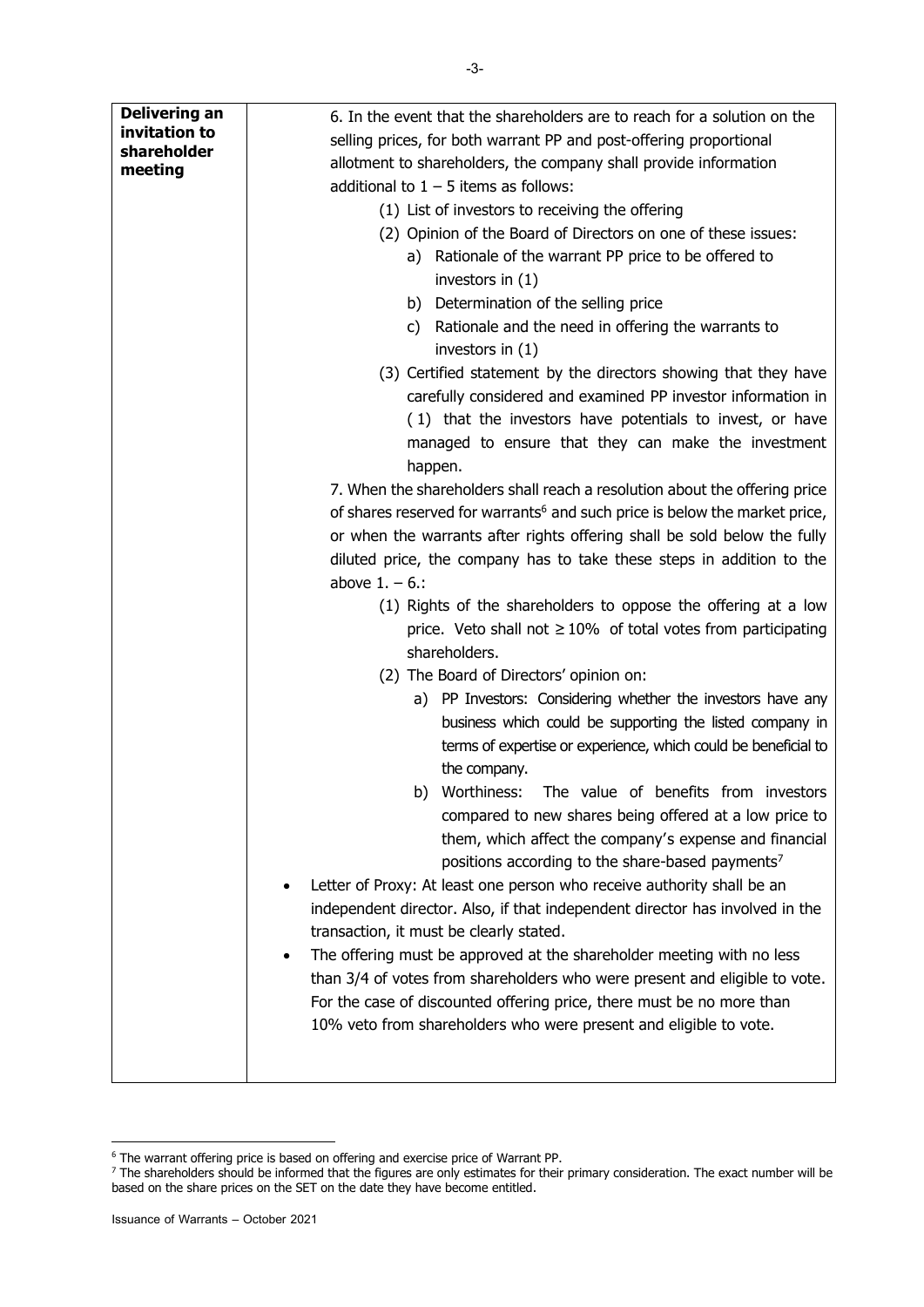| Announcement     | Within the shareholder meeting date, or by 9:00 am of the following day at the latest                                                                                                                                                                                                   |
|------------------|-----------------------------------------------------------------------------------------------------------------------------------------------------------------------------------------------------------------------------------------------------------------------------------------|
| of the           | via SETLink system.                                                                                                                                                                                                                                                                     |
| shareholder      |                                                                                                                                                                                                                                                                                         |
| resolution       |                                                                                                                                                                                                                                                                                         |
| <b>Report on</b> | Within 14 days from the closing and payment date (or the day warrants are issued                                                                                                                                                                                                        |
| warrant          | as free warrants) via SETLink system using the Securities Offering Report Form (F                                                                                                                                                                                                       |
| issuance and     | $53-5)$                                                                                                                                                                                                                                                                                 |
| allotment        |                                                                                                                                                                                                                                                                                         |
| TIPS             | The listed company must clearly notify about the conditions for rights adjustment in<br>the shareholder meeting invitation, for example, when the company pay out dividend<br>more than 75% of net profits after tax, during an accounting period when the<br>warrants are still valid. |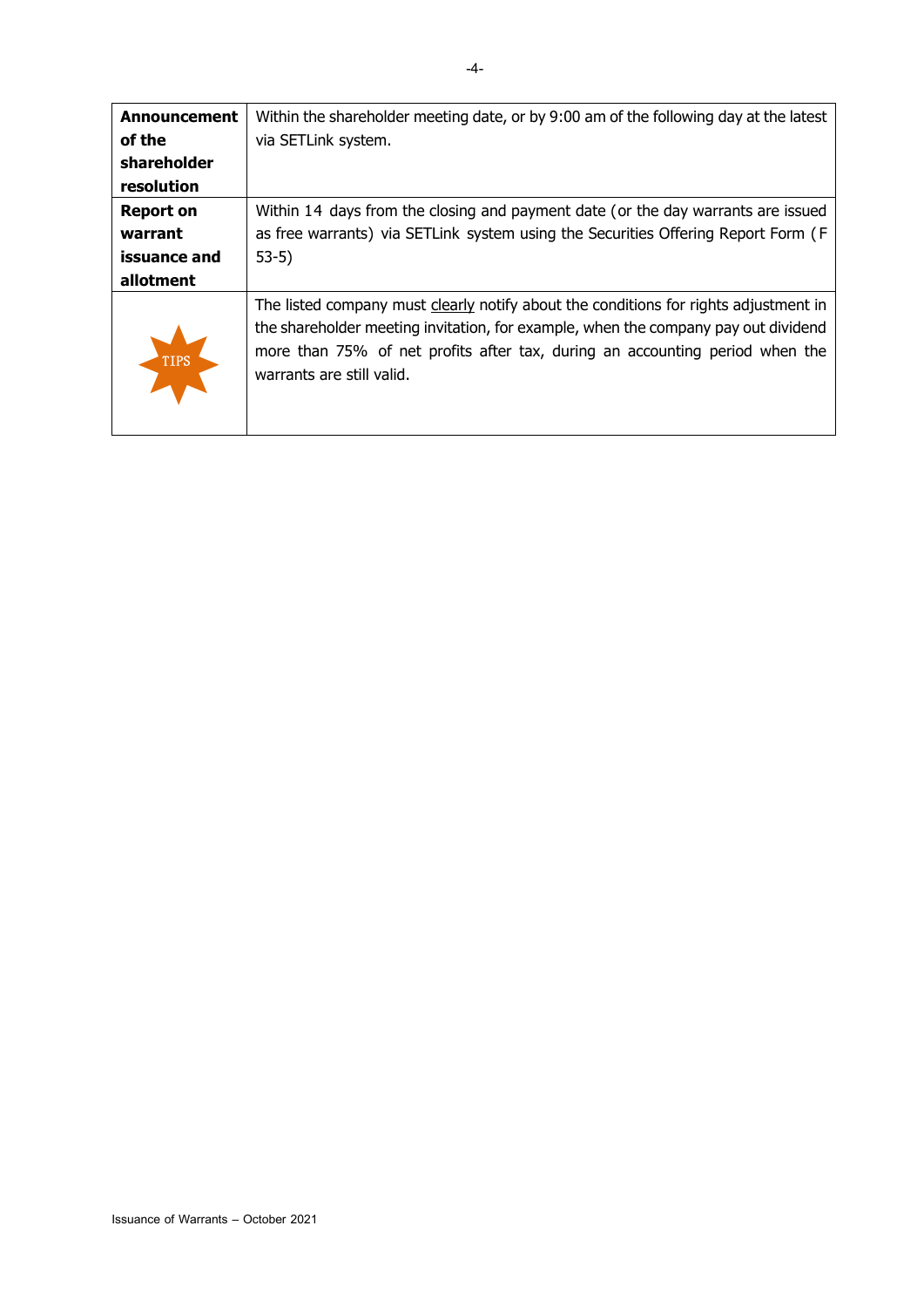| <b>Features</b>                                                                                                                                                                                                                                                                                                                                                                                                                                                                | <b>Type of Allotment</b>  |                |                                 |
|--------------------------------------------------------------------------------------------------------------------------------------------------------------------------------------------------------------------------------------------------------------------------------------------------------------------------------------------------------------------------------------------------------------------------------------------------------------------------------|---------------------------|----------------|---------------------------------|
|                                                                                                                                                                                                                                                                                                                                                                                                                                                                                | <b>Existing</b>           | <b>General</b> | <b>Private</b>                  |
|                                                                                                                                                                                                                                                                                                                                                                                                                                                                                | shareholders/PPO          | public         | placement                       |
| <b>Feature of Warrants</b>                                                                                                                                                                                                                                                                                                                                                                                                                                                     |                           |                |                                 |
| • Finite term period of no more than 10<br>years from the issuing date                                                                                                                                                                                                                                                                                                                                                                                                         |                           |                |                                 |
| • Shares reserved are newly issued shares                                                                                                                                                                                                                                                                                                                                                                                                                                      |                           |                |                                 |
| • Exercise price and ratio have been<br>determined                                                                                                                                                                                                                                                                                                                                                                                                                             |                           |                |                                 |
| • Last application to exercise the warrants<br>is no less than 15 days before the<br>exercise                                                                                                                                                                                                                                                                                                                                                                                  |                           |                |                                 |
| • In bearer's name, no transferring<br>limitation                                                                                                                                                                                                                                                                                                                                                                                                                              |                           |                | With transferring<br>limitation |
| Requirements for the listed company                                                                                                                                                                                                                                                                                                                                                                                                                                            |                           |                |                                 |
| • Have a FA included in the process                                                                                                                                                                                                                                                                                                                                                                                                                                            |                           |                |                                 |
| • Filing to seek SEC's approval                                                                                                                                                                                                                                                                                                                                                                                                                                                |                           |                | $\ast$                          |
| • Reserved shares are limited to 50% of<br>total offered shares                                                                                                                                                                                                                                                                                                                                                                                                                |                           |                |                                 |
| • Have protection measures in place, for<br>the shareholders who are affected by<br>warrant issuance                                                                                                                                                                                                                                                                                                                                                                           |                           |                |                                 |
| • Compensation to be paid for the damage<br>caused upon the conversion default                                                                                                                                                                                                                                                                                                                                                                                                 |                           |                |                                 |
| • Terms of the rights:<br>• Term period, price, ratio, and<br>method of rights exercise<br>• Reasons, conditions, and process of<br>the rights adjustments<br>• Compensation for the damages the<br>warrant holder will receive upon the<br>conversion default<br>Protection measure for the warrant holder<br>in case of premature exercise. The case<br>and conditions of premature exercise<br>must be specified, and adjusted rights<br>must be inferior than previously** |                           |                |                                 |
| • Specifying that the rights cannot be<br>registered for any level of transfer, except<br>for inheritance                                                                                                                                                                                                                                                                                                                                                                      |                           |                |                                 |
| • Seeking approval from the shareholders<br>about warrant issuance                                                                                                                                                                                                                                                                                                                                                                                                             |                           |                |                                 |
| • Filing for warrant issuance within one<br>year after the shareholders' resolution                                                                                                                                                                                                                                                                                                                                                                                            |                           |                | $\ast$                          |
| • Offering shall be done within 6 months<br>after the SEC has notified about an<br>approval                                                                                                                                                                                                                                                                                                                                                                                    | RO 1 year<br>PPO 6 months |                | $\ast$                          |
| • Warrant and underlying share offering<br>shall be made within one year after<br>getting approval from shareholders                                                                                                                                                                                                                                                                                                                                                           |                           |                |                                 |
| • Exercise must be made during the term,<br>with no extension or adjustments on the<br>exercise price and ratio, unless specified<br>otherwise                                                                                                                                                                                                                                                                                                                                 |                           |                |                                 |

### **Comparison of SEC Rules by Type of Warrant Issuance and Allotment**

\*Depending on how the offering price is determined as per the rules on PP warrants issuance and offering.

\*\* The company must specify the case and conditions about the rights adjustments that " The listed company will notify about warrant ratio and price before the previous ratio or conversion will take effect."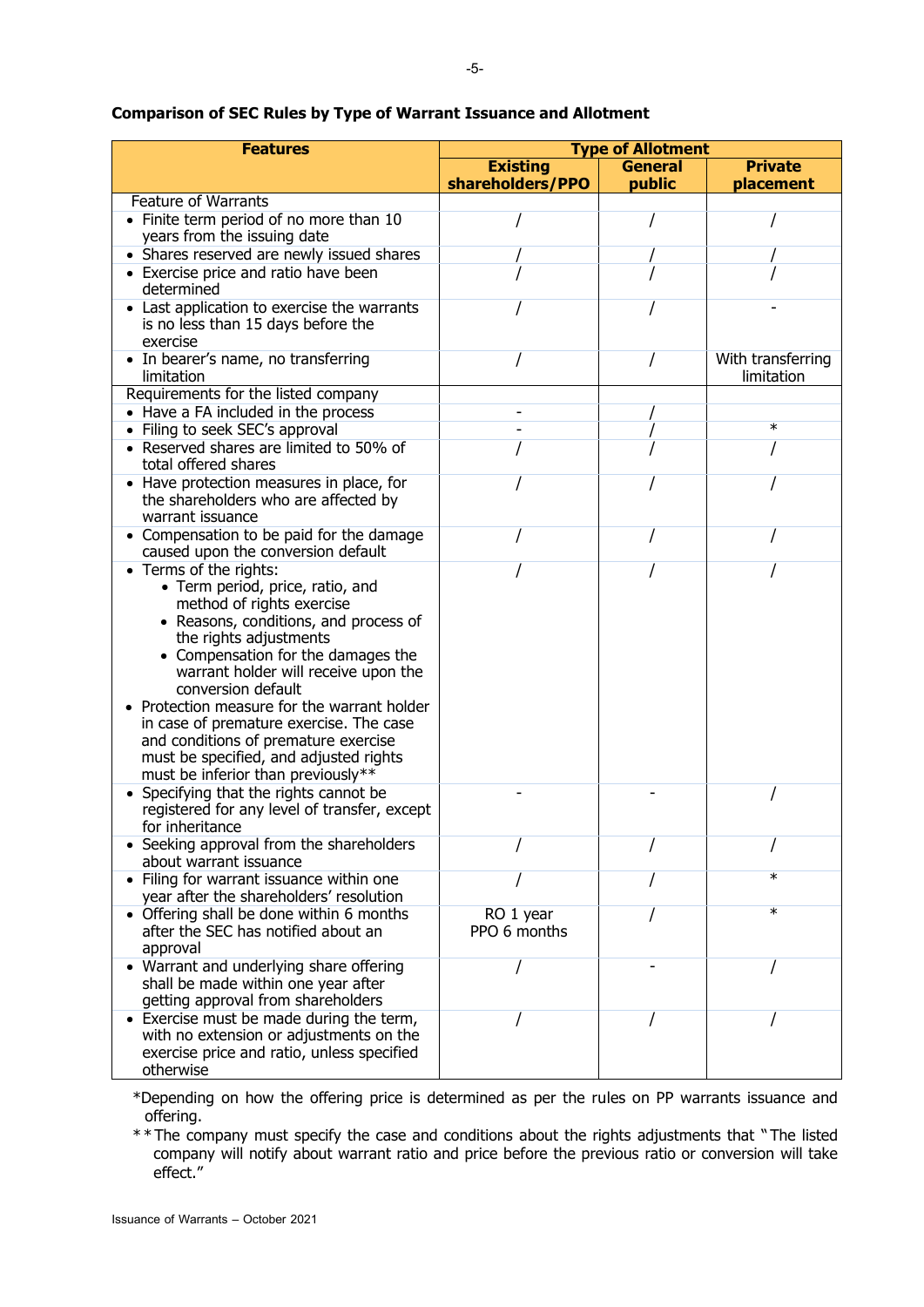### **Warrant Issuing Procedures**





Issuance of Warrants – October 2021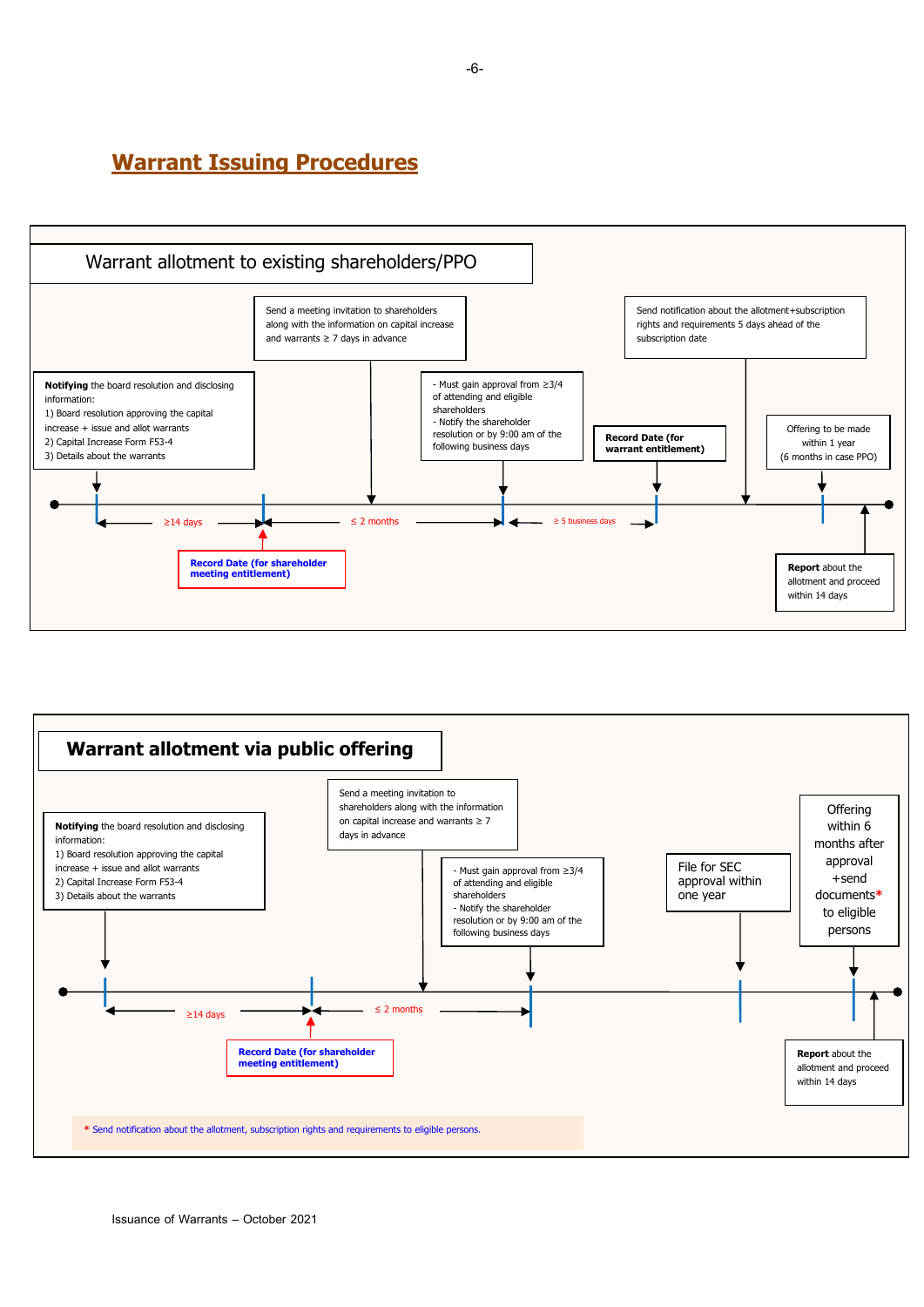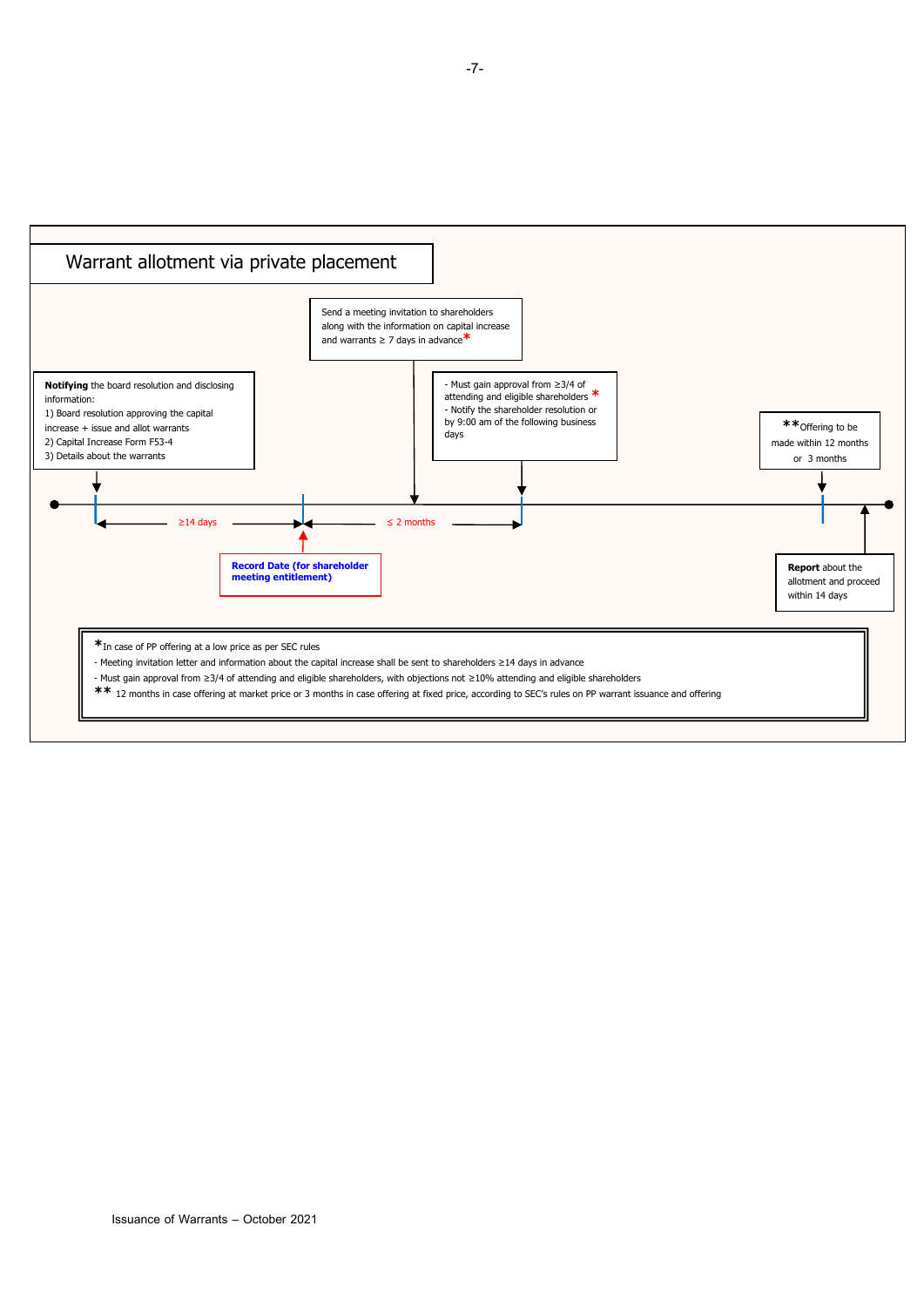# **Q&A**

| <b>Question</b>      | <b>Answer</b>                                                                   |  |  |
|----------------------|---------------------------------------------------------------------------------|--|--|
| When will the        | - In case of Warrant PO, the company shall make the offering within 6           |  |  |
| company have to      | months after the SEC has notified about the approval, or within the period      |  |  |
| complete the         | relaxed by the SEC, but no later than 12 months                                 |  |  |
| warrant offering?    | - In case of Warrant RO, the offering must be made within one year after        |  |  |
|                      | gaining approval from shareholders                                              |  |  |
|                      | - In case of Warrant PPO, the offering must be made within 6 months after       |  |  |
|                      | gaining approval from shareholders                                              |  |  |
|                      | - In case of Warrant PP, the offering must be made within 12 months for         |  |  |
|                      | offering at market price or within 3 months for offering at fixed price         |  |  |
| When will the terms  | When the company allocate warrants proportionately to the shareholding,         |  |  |
| of rights of warrant | the company has to send the terms of rights and notification to allot           |  |  |
| holder have to be    | warrants to all shareholders. If the allocation has a price, the notification   |  |  |
| sent to eligible     | must be sent before the warrant subscription and payment dates (The             |  |  |
| persons?             | company may send the notification no less than 5 business days before the       |  |  |
|                      | warrant subscription and payment dates, in line with an allocation of           |  |  |
|                      | capital increase shares.)                                                       |  |  |
| In case the warrants | The company may determine the subscription and payment dates no less            |  |  |
| have value, how long | than 5 business days before the warrant subscription and payment dates,         |  |  |
| should the company   | in line with an allocation of capital increase shares.                          |  |  |
| set the payment      |                                                                                 |  |  |
| period?              |                                                                                 |  |  |
| How to calculate the | ((No. of shares reserved for warrants $+$ No. of shares allocated for           |  |  |
| ratio of shares      | convertible debentures or other warrants excl. ESOP) / Total shares sold $+$    |  |  |
| reserved for warrant | No. of shares to be sold along with warrants) *100 Please note that the         |  |  |
| conversion, which    | calculation should be made on the date the board reaches the resolution to      |  |  |
| should not be over   | issue warrants.                                                                 |  |  |
| 50% of total shares  |                                                                                 |  |  |
| sold.                |                                                                                 |  |  |
| What are the reasons | 1) Changes in the par value of company's shares, as a result of the share       |  |  |
| and conditions about | merge or split                                                                  |  |  |
| warrant rights       | 2) Offering newly issued shares at a low price                                  |  |  |
| adjustment           | 3) Offering the convertible debentures or warrants at a low price               |  |  |
|                      | 4) Paying out all dividend, or paying partial dividend with newly issued shares |  |  |
|                      | 5) Paying the dividends in cash at a ratio higher than the rights               |  |  |
|                      | specification                                                                   |  |  |
|                      | 6) Other cases similar to 1) to 5) which will yield inferior benefits in        |  |  |
|                      | warrant conversion.                                                             |  |  |
|                      | The company must clearly state the conditions to inform                         |  |  |
|                      | shareholders                                                                    |  |  |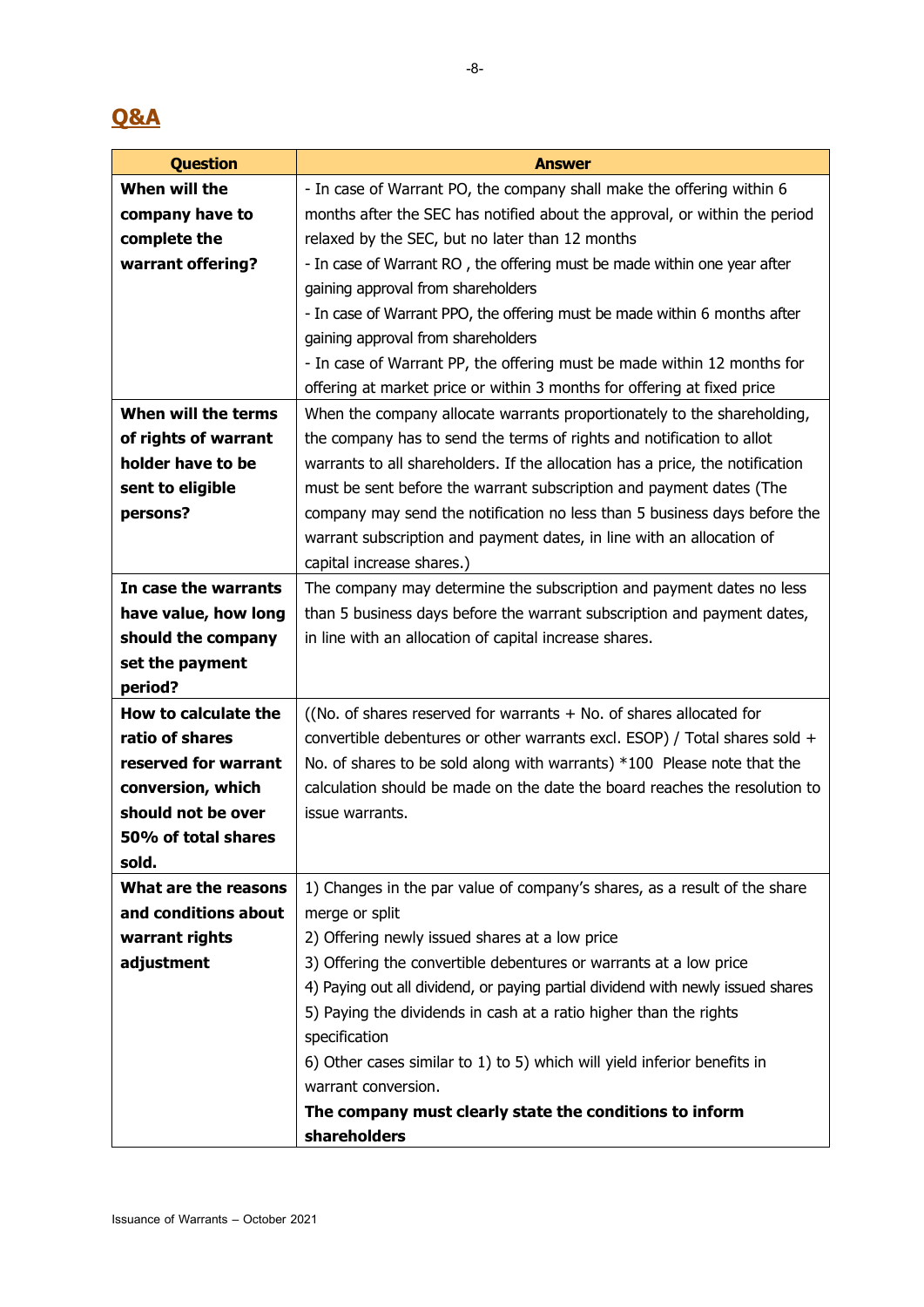# **Related Regulations**

### SET's regulations

- 1. Regulations of the Stock Exchange of Thailand Re: Rules, Conditions and Procedures Governing the Disclosure of Information and Other Acts of a Listed Company B.E. 2560 (2017)
- 2. SET Circular
	- Bor. Jor ( Wor) 17/ 2015: The stipulation on prohibiting the sales of shares in specified period (Silent Period) for shares or convertible securities offered through private placement
	- Bor. Jor (Wor) 58/2015: Requesting attention and compliance on disclosure guidelines in case listed companies increase capital or allocate capital increase shares to specific persons (private placement: PP)

### Other organization's regulations

- 1. Notification of Capital Market Supervisory Board TorChor 34/2551: Application for and Approval of Offer for Sale of Newly Issued Share Warrants and Newly Issued Underlying Shares
- 2. Notification of Capital Market Supervisory Board TorChor 72/2558
- 3. Notification of Capital Market Supervisory Board TorChor 73/2551
- 4. Notification of the Office of the Securities and Exchange Commission SorChor. 39/2551: Calculation of Offer Price of Securities and Determination of Market Price for Consideration of Offer for Sale of Newly Issued Shares with Discount
- 5. Notification of the Securities and Exchange Commission korChor. 17/2551: Determination of Definitions in Notifications relating to Issuance and Offer for Sale of Securities
- 6. SEC Circular SEC. Chor Tor-1(w) 27/2564 : Offer for Sale of Warrants